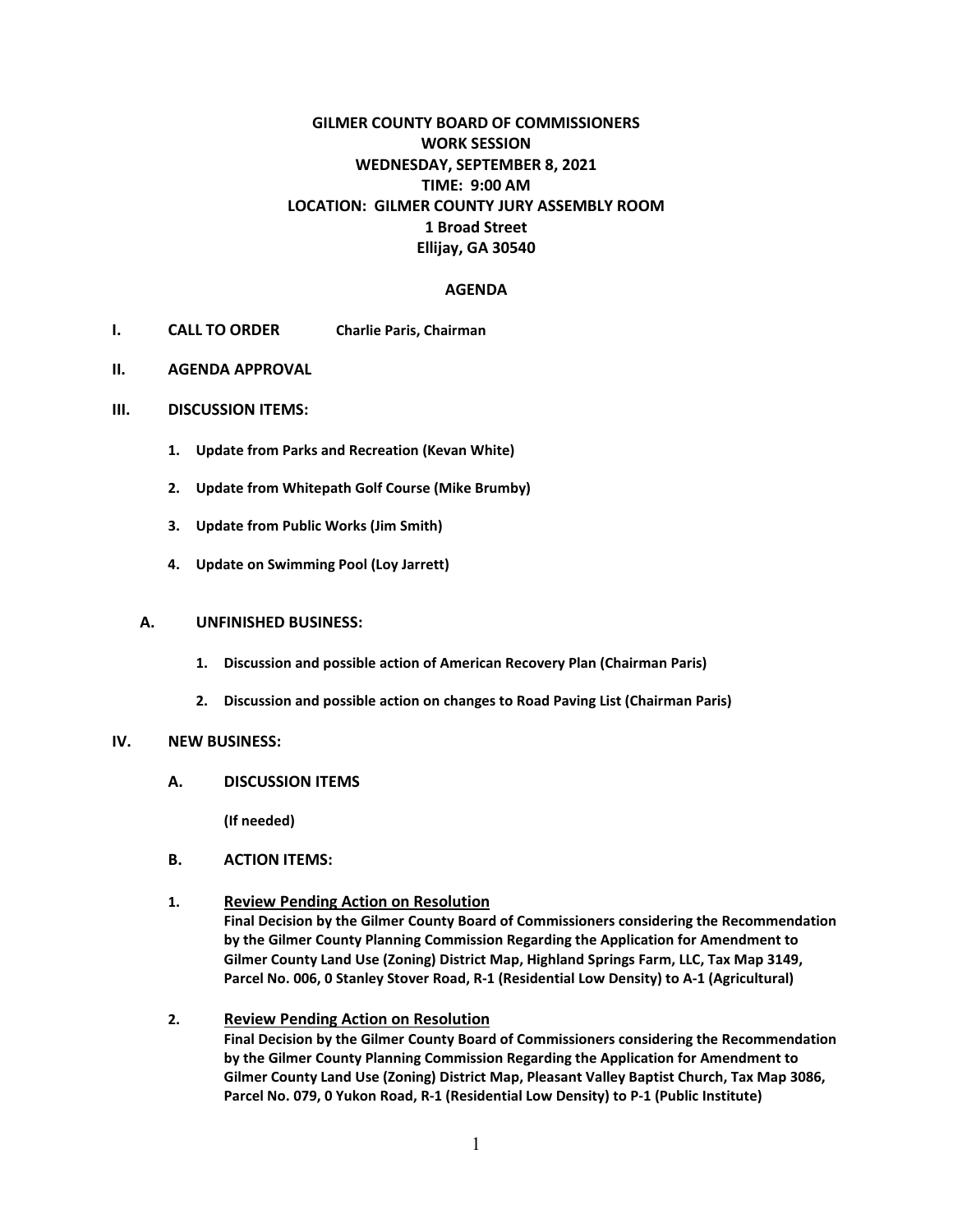# **3. Review Pending Action on Resolution**

**Final Decision by the Gilmer County Board of Commissioners considering the Recommendation by the Gilmer County Planning Commission Regarding the Application for Amendment to Gilmer County Land Use (Zoning) District Map, Apalachee Glamping, LLC, Tax Map 3136, Parcel No. 001M, 0 Laurel Trail, R-1 (Residential Low Density) to A-1 (Agricultural)**

## **4. Review Pending Action on Resolution**

**Final Decision by the Gilmer County Board of Commissioners considering the Recommendation by the Gilmer County Planning Commission Regarding the Application for Amendment to Gilmer County Land Use (Zoning) District Map, Apalachee Glamping, LLC, Tax Map 3136, Parcel No. 001M, 0 Laurel Trail, R-1 (Residential Low Density) to A-1 (Agricultural w/Conditional Use)**

# **5. Review Pending Action on Resolution**

**Final Decision by the Gilmer County Board of Commissioners considering the Recommendation by the Gilmer County Planning Commission Regarding the Application for Amendment to Gilmer County Land Use (Zoning) District Map, Shaun Elliott, Tax Map 3080, Parcel No. 039, 73 Rose Petal Lane, R-1 (Residential Low Density) to C-1 (Commercial)**

# **V. CITIZENS WISHING TO SPEAK**

- **6. Review Pending Action on Resolution Discussion and possible action of Design for new Animal Shelter based on presentation by Animal Shelter staff, supporters and contributors (Chairman Paris)**
- **7. Review Pending Action on Resolution Resolution to transmit the 2021-2022 Annual Update of the Capital Improvements Element for Gilmer County and the Cities of Ellijay and East Ellijay for review (Chairman Paris)**
- **8. Review Pending Action on Resolution Appointment of a member to the Keep Gilmer Beautiful Committee (Chairman Paris)**
- **9. Review Pending Action on Resolution Discussion and possible action of Specifications of Solid Waste Vendor (Jim Smith)**
- **10. Review Pending Action on Resolution Discussion and possible action of Permit and Rate Fee changes for Planning & Zoning (Karen Henson)**
- **11. Review Pending Action on Resolution Discussion and possible action to authorize to proceed of Advertisement of Bids for the Community Outreach Vehicle (Chairman Paris)**
- **12. Review Pending Action on Resolution Discussion and possible action of a Budget Amendment (Chairman Paris)**